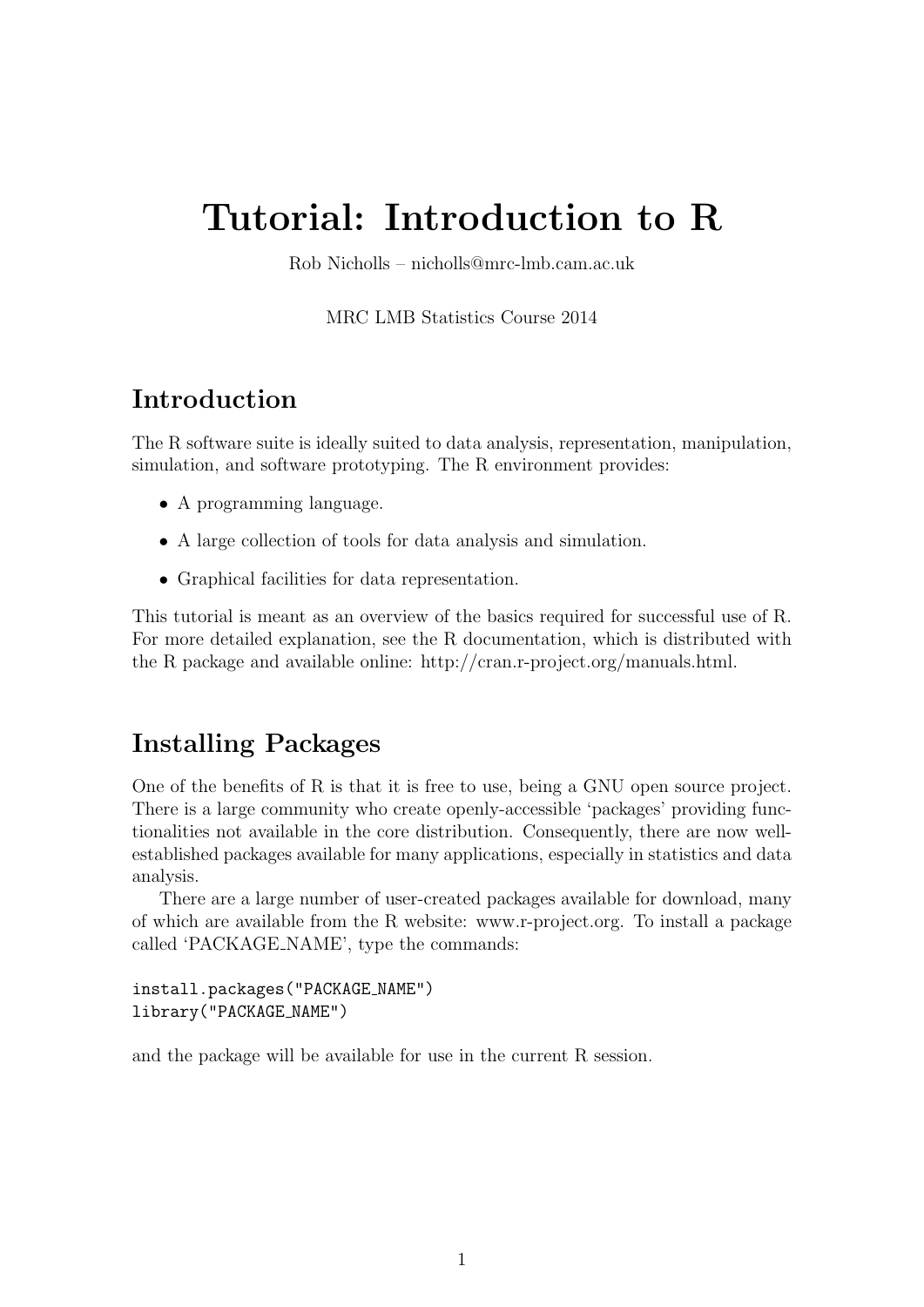# **Contents**

| 2               | How to be Self-Sufficient $\ldots \ldots \ldots \ldots \ldots \ldots \ldots \ldots \ldots 3$   |
|-----------------|------------------------------------------------------------------------------------------------|
| $\mathcal{S}$   |                                                                                                |
|                 |                                                                                                |
| $5^{\circ}$     | Vector Indexing $\ldots \ldots \ldots \ldots \ldots \ldots \ldots \ldots \ldots \ldots \ldots$ |
| 6               |                                                                                                |
| $7\phantom{.0}$ |                                                                                                |
| 8               | Types, Objects, Classes and Character Strings 11                                               |
| -9              |                                                                                                |
| -10             |                                                                                                |

# 1 Getting Started

R can be executed either using the R GUI, or via the unix command prompt (type R). Launching R will create a new R session (sessions may be saved and loaded). You will be presented with a console into which R commands can be typed. You can exit R by using the quit function:

### $q()$

When using R, it is often useful to open a separate plain text file in which to save your R commands. This allows you to easily repeat, reflect on, and improve upon what you've done. Such a text file is called an 'R script', and often has the conventional file extension '.r'.

Note that you can select multiple lines in your R script, copy them, and paste them directly into the R console – this allows a sequence of commands to be performed automatically. R scripts can also be executed automatically from the R console (see source) or from the shell.

- 1. Open R.
- 2. Create a text file (using your text editor of choice) that can act as your working R script during this tutorial session – you can copy commands between this script and the R console as you wish.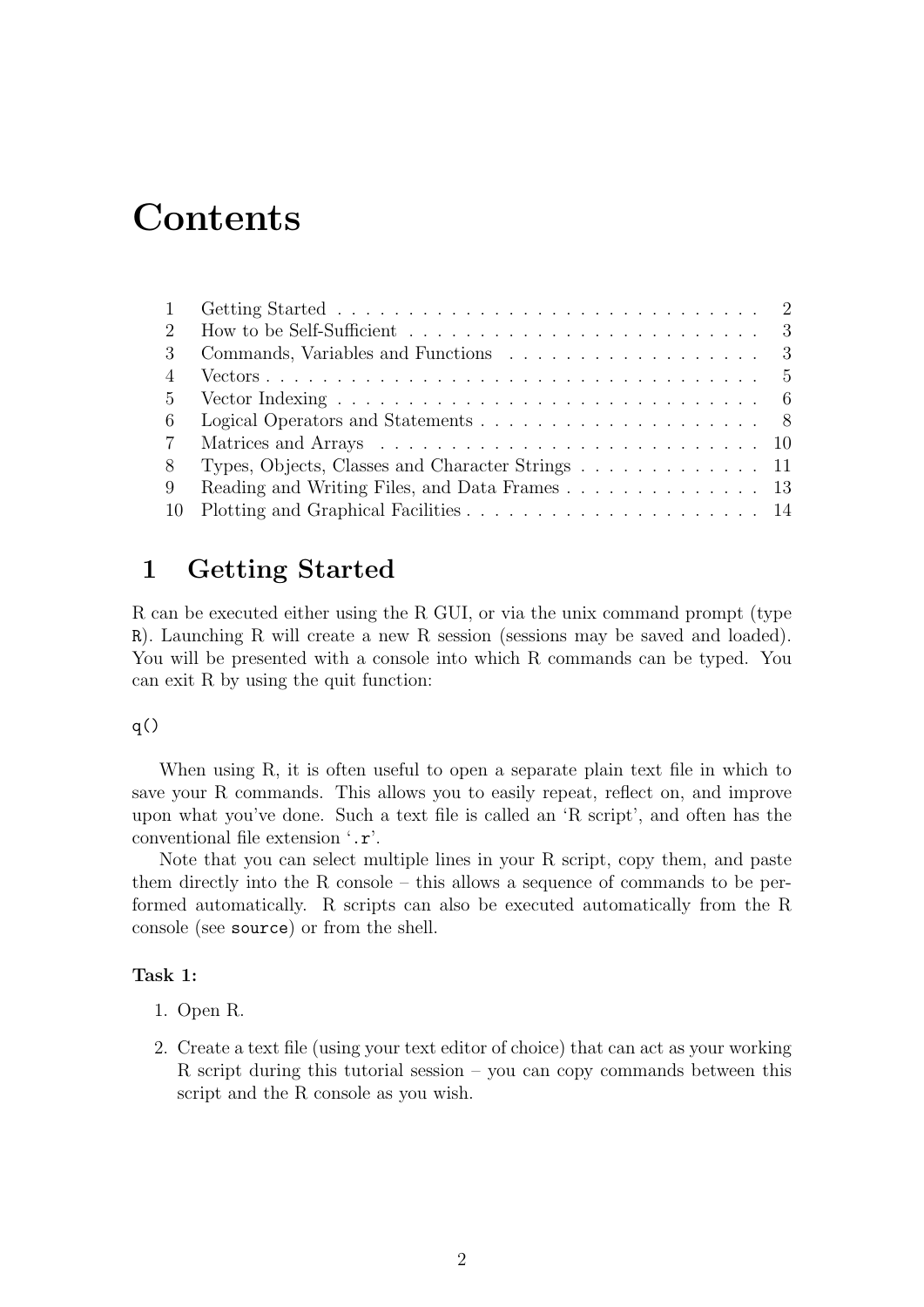### 2 How to be Self-Sufficient

This tutorial will cover the basics of R. However, once you've got the basics, it's important to know how to go about learning how to use new functionalities that you've never come across before. Consequently, this tutorial will encourage the use of R's invaluable in-built help files.

Given that you're interested in a particular command or function (e.g. foo), you can access the help file by typing the name of the command preceded by a '?':

#### ?foo

Should you ever need to, you can access the R documentation by typing:

#### help.start()

Also, you can search the R documentation for a particular phrase (e.g. "bar") by typing:

#### help.search("bar")

It may also be useful to know that you can navigate through previous commands by using the  $\uparrow$  and  $\downarrow$  keys – this allows you to easily repeat commands you've previously executed.

### Task 1:

1. Open the R help file corresponding to the function: q Is there another name for this function?

# 3 Commands, Variables and Functions

Commands are typed into the R console. If you type:

### $1+1$

into the console then the expression will be evaluated, and the result will be printed to the console. Try this now. Simple mathematical operators are available, such as +, -, \*, / and ^. Commands may be separated by a newline or by a semicolon.

The result of a single command is always printed to the console, unless it is assigned to a variable. In R, variables are used to store data. Variable names can be alphanumeric, but must start with a letter (or a '.'). For example, the following command would assign the value 2 to a variable called x:

 $x \le -1+1$ 

Here, the assignment operator  $\leq$  assigns the result of the right hand side to the variable on the left hand side. A similar alternative to  $\leq$  is the equality sign =. Note that the  $\leq$  operator is very different to the  $\leq$  (less than) and  $\sim$  (subtraction) operators.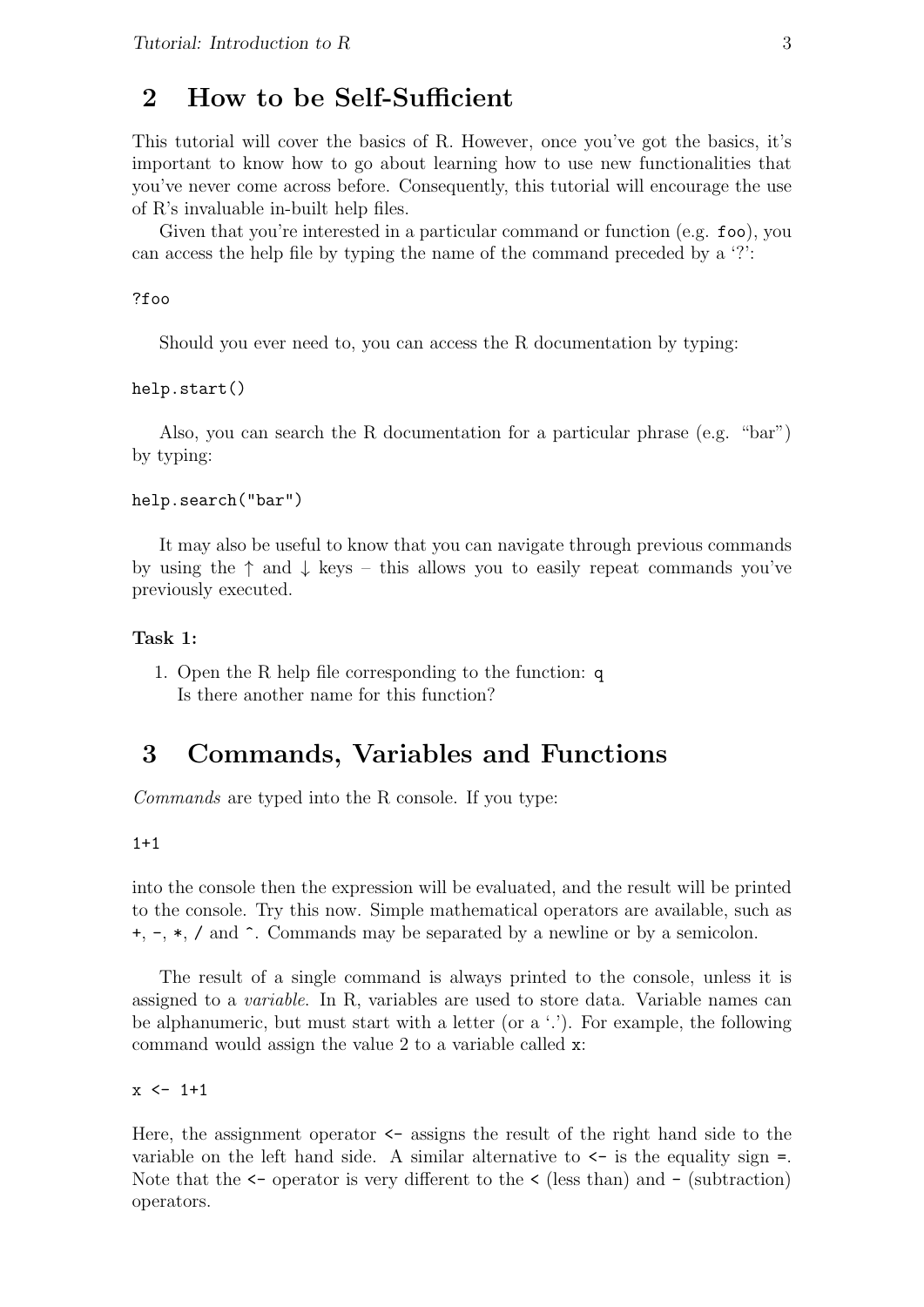Typing the name of a variable into the console will print the value of that variable. For instance, in this case typing x into the console will result in the value 2 being displayed.

Functions may be used to apply a particular operation to a variable. For example, basic mathematical functions available include: log, exp, sqrt, abs, sin, cos and tan. These functions take *arguments* as input, and return a result.

For example, typing:

 $y \leftarrow \log(x)$ 

would result in the creation of a new variable called y that contains the value of  $log_e(2)$  (approx. 0.69).

Arguments may be variables storing data, fixed values, or parameters specifying how the function should behave. The full list of arguments that may be provided to a particular function can be found in the function's help file.

Many functions have optional arguments. For example, the help file corresponding to the log function indicates that the 'base' can be provided as an additional argument. When providing such arguments, the argument name can be used to clarify which arguments are supplied, e.g.:

 $y \leftarrow \log(x, \text{base}=10)$ 

results in y taking the value of  $log_{10}(2)$  (approx. 0.30).

Arguments are always specified in parentheses () after the function name. Where functions take multiple arguments, the arguments are separated by commas within the parentheses. Even if a function is called without any arguments (e.g. the  $q()$ function), the parentheses are always specified – this distinguishes between functions and variables.

Commands may be combined and nested. For example, the following is valid:

 $y \leftarrow \text{sqrt}(\exp(x)) - (x+1)/2$ 

Note that parentheses may be used to force the order in which subexpressions are evaluated.

- 1. Create a variable x and assign it a numerical value.
- 2. Evaluate the expression:  $\sin^2(x) + \cos^2(x)$ , assigning the result to another variable y (you will need to use either the  $*$  or  $\hat{\ }$  operators). Is there anything interesting about the result?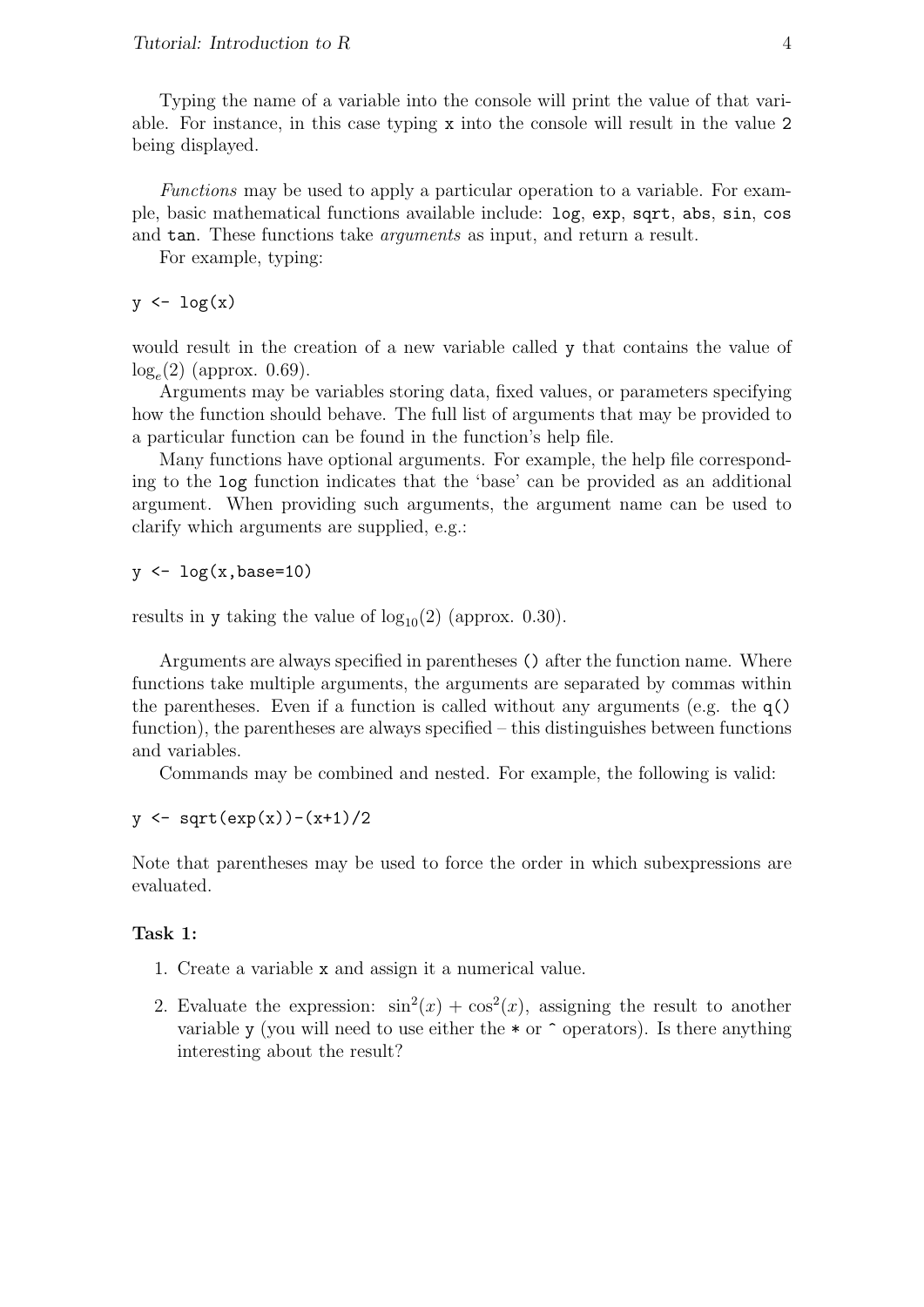### 4 Vectors

In R, vectors are a type of *data structure* used to store an ordered sequence of values. Vectors may be created using the c function, which can be used to combine values to form a vector. For example, the command:

 $x \leftarrow c(1,2,3)$ 

results in the variable x being assigned as a vector containing the values 1, 2 and 3. The c function can take any number of arguments, which may include existing vectors. This allows the concatenation of vectors. For example, the sequence of commands:

 $x \leftarrow c(1,2,3)$  $y \leftarrow c(5,6)$  $z \leftarrow c(x, 4, y)$ 

results in the variable z containing the values 1, 2, 3, 4, 5 and 6.

Also, the colon symbol can be used to generate a vector of consecutive numbers between two values. Note that the following five expressions are equivalent – each produces a vector containing the numbers from 1 to 5:

 $c(1, 2, 3, 4, 5)$ 1:5  $c(1:5)$  $c(1,2:4,5)$  $c(1:3,c(4,5))$ 

More complicated sequences of numbers can be generated using the seq function, and values/vectors can be repeated/replicated using the rep function. Other functions of interest when working with vectors include length, sum, sort and order.

#### Task 1:

- 1. Create a vector x containing the values 1, 2 and 3.
- 2. Use x, along with mathematical operators, to create a new vector y equivalent to:  $c(1,4,9)$ .
- 3. Use y, along with vector concatenation, to create a vector equivalent to: c(1,4,9,1,4,9,1,4,9).

### Task 2:

- 1. Look at the help files for seq and rep.
- 2. Use seq and rep to create a vector equivalent to:  $c(1,4,7,1,4,7,1,4,7)$  in a single command, without using the c function.

### Task 3:

1. Use seq and sum to evaluate the sum of all odd numbers between 0 and 1000.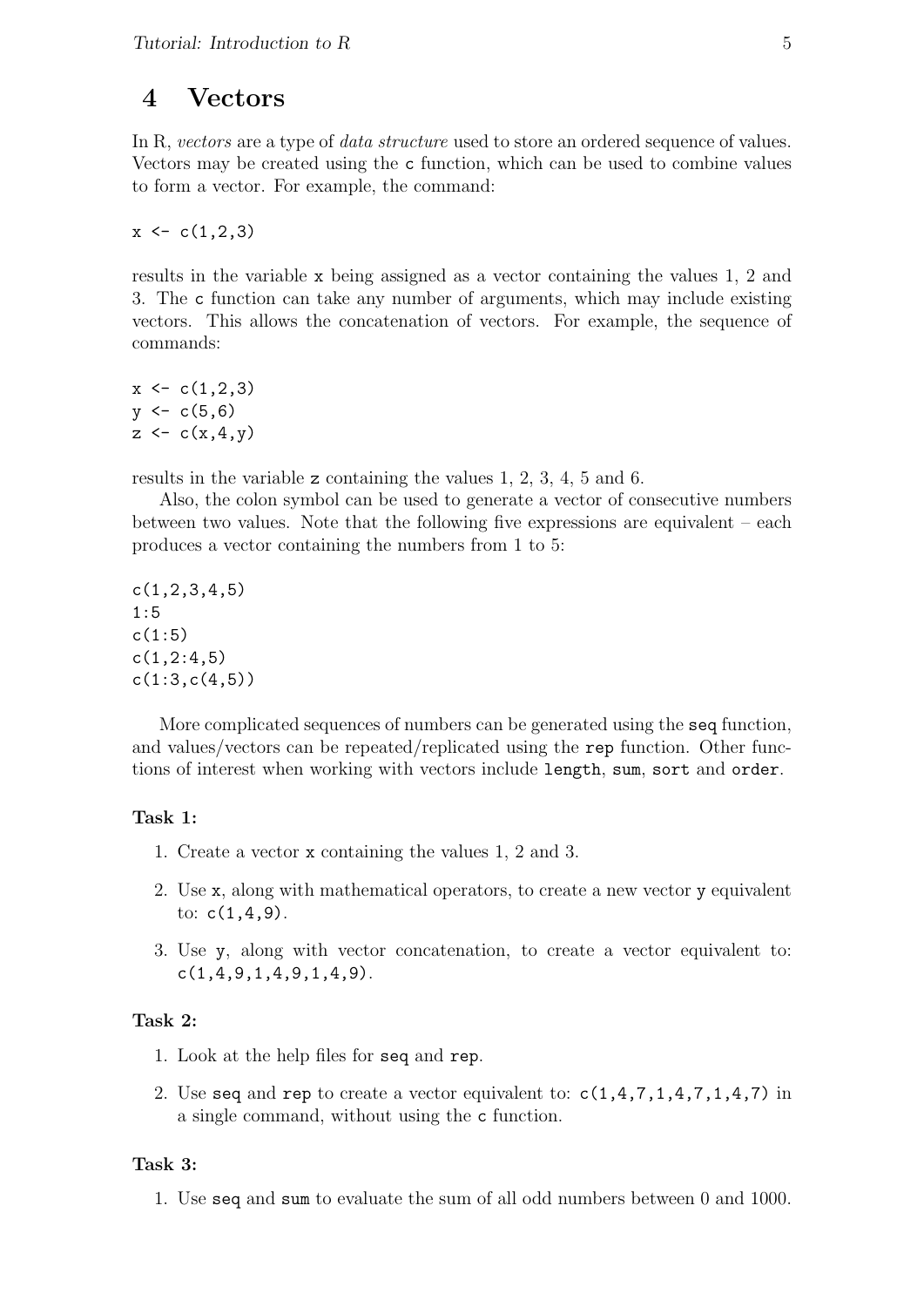2. Re-evaluate the sum of all odd numbers between 0 and 1000, using a vector but without using seq (hint – use mathematical operators).

## 5 Vector Indexing

Individual elements of a vector can be accessed by specifying the *index* of the element. The index is specified in square brackets after the variable name. For example, typing:

 $x \leftarrow c(7, 4, 10)$  $y \leftarrow x[2]$ 

will result in the variable y adopting the value of the  $2<sup>nd</sup>$  element in x, which is 4. Similarly, in this example x[1] is equal to 7 and x[3] is equal to 10. Note that it is not required to assign the vector to a variable before accessing elements – typing  $c(7, 4, 10)$  [2] is valid, and would return the value 4.

Importantly, note the difference between parentheses ( ) and brackets [ ] in R. Parentheses are used to specify arguments when calling functions, whilst square brackets are used to extract elements of an indexable object (e.g. a vector).

An index should always be a positive integer; specifying a negative integer would result in the inverse selection being returned, i.e. all elements except those with the specified indices would be returned.

Multiple elements can be accessed by providing a vector as an index, allowing the extraction of sub-vectors. For example, typing:

(10:20)[3:5]

would return the vector (12,13,14).

Note that it is not necessary for index vectors to contain consecutive numbers – the following sequence of commands is valid:

 $x \leftarrow c(7, 4, 10, 3, 15, 8, 1)$  $y \leftarrow c(6, 2:4)$  $z \leftarrow x[y]$ 

resulting in the variable z being equal to the vector c(8,4,10,3).

Indexing the result of an expression is allowed, providing the expression is surrounded by parentheses. For example,

 $x \le -1:3$  $(x*x+1)[2]$ 

would return the value 5.

Note that vector arithmetic is allowed, and that vector multiplication is performed element-by-element – multiplying a vector of length  $n$  by another vector of length  $n$  results in a vector of length  $n$ . Vectors of different lengths can only be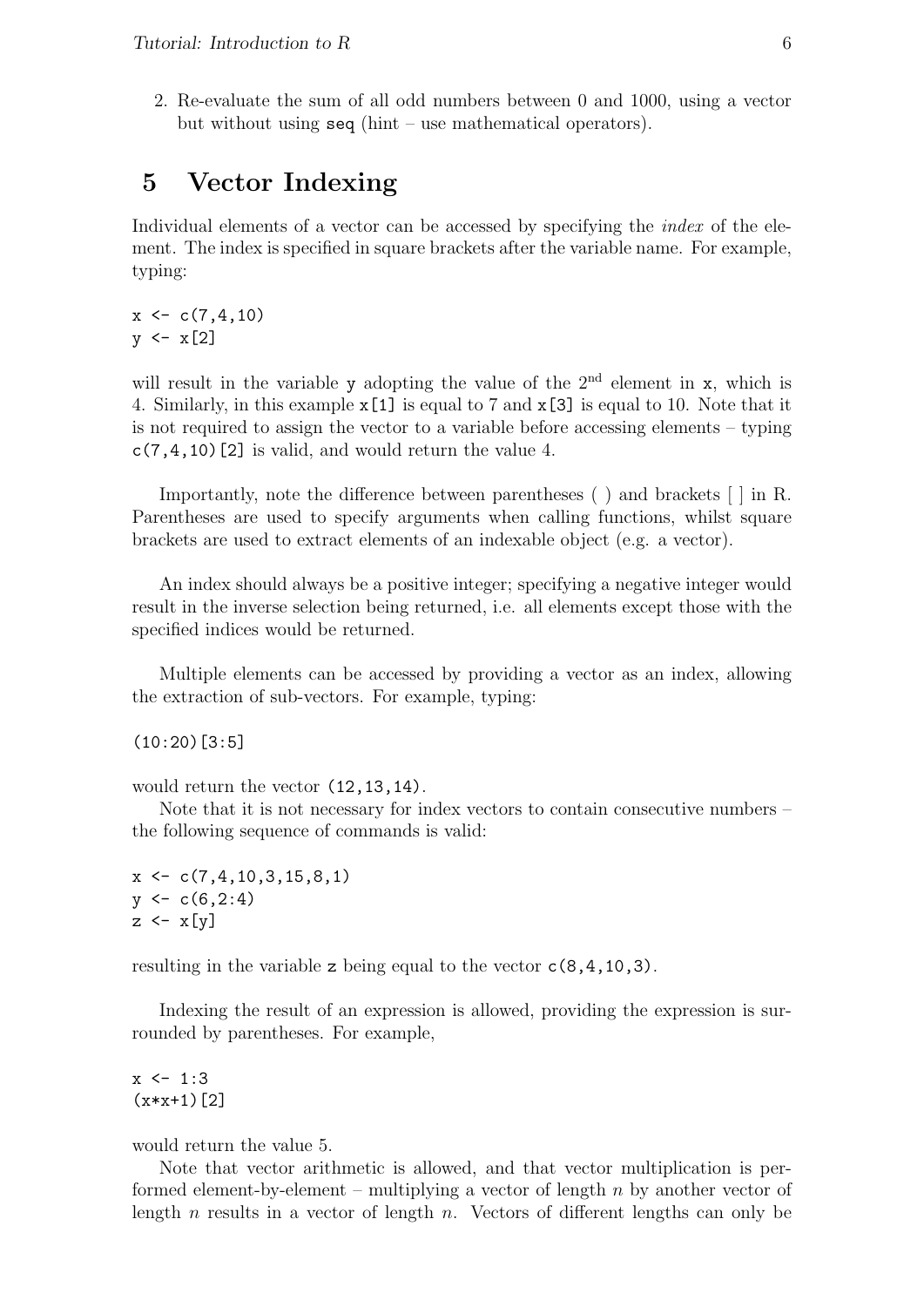multiplied if the length of one of the vectors is a multiple of the other.

Similarly to how sub-vectors may be extracted from vectors, sub-vectors can also be assigned new values. This allows the contents of vectors to be edited. For example, the sequence of commands:

 $x \le -1:7$  $x[2:4] < -10:12$  $x[c(5,7)] \leftarrow 3$ 

results in the vector x containing the values 1, 10, 11, 12, 3, 6 and 3. Sub-vector assignment must be performed either using a vector of length equal to the sub-vector being replaced (e.g. 10:12 is equal in length to x[2:4] in the above example), or using a single value, in which case all elements of the specified sub-vector adopt that value.

### Task 1:

- 1. Recall the vectors  $x \leftarrow c(7, 4, 10, 3, 15, 8, 1)$  and  $y \leftarrow c(6, 2: 4)$  from the example above. Create these vectors.
- 2. Use x, y and vector indexing to return a vector containing the numbers 7, 15 and 1.

### Task 2:

- 1. Create a vector containing the numbers from -5 to 5.
- 2. Use sub-vector assignment to set all negative values in the vector (i.e. the first five elements) to 0.
- 3. Use sub-vector assignment to set all odd values in the vector to 0.

### Task 3:

- 1. Create a vector containing all numbers from 0 to 1000.
- 2. Use sub-vector assignment to set all even numbers in this vector to 0.
- 3. Use this vector to evaluate the sum of all odd numbers between 0 and 1000.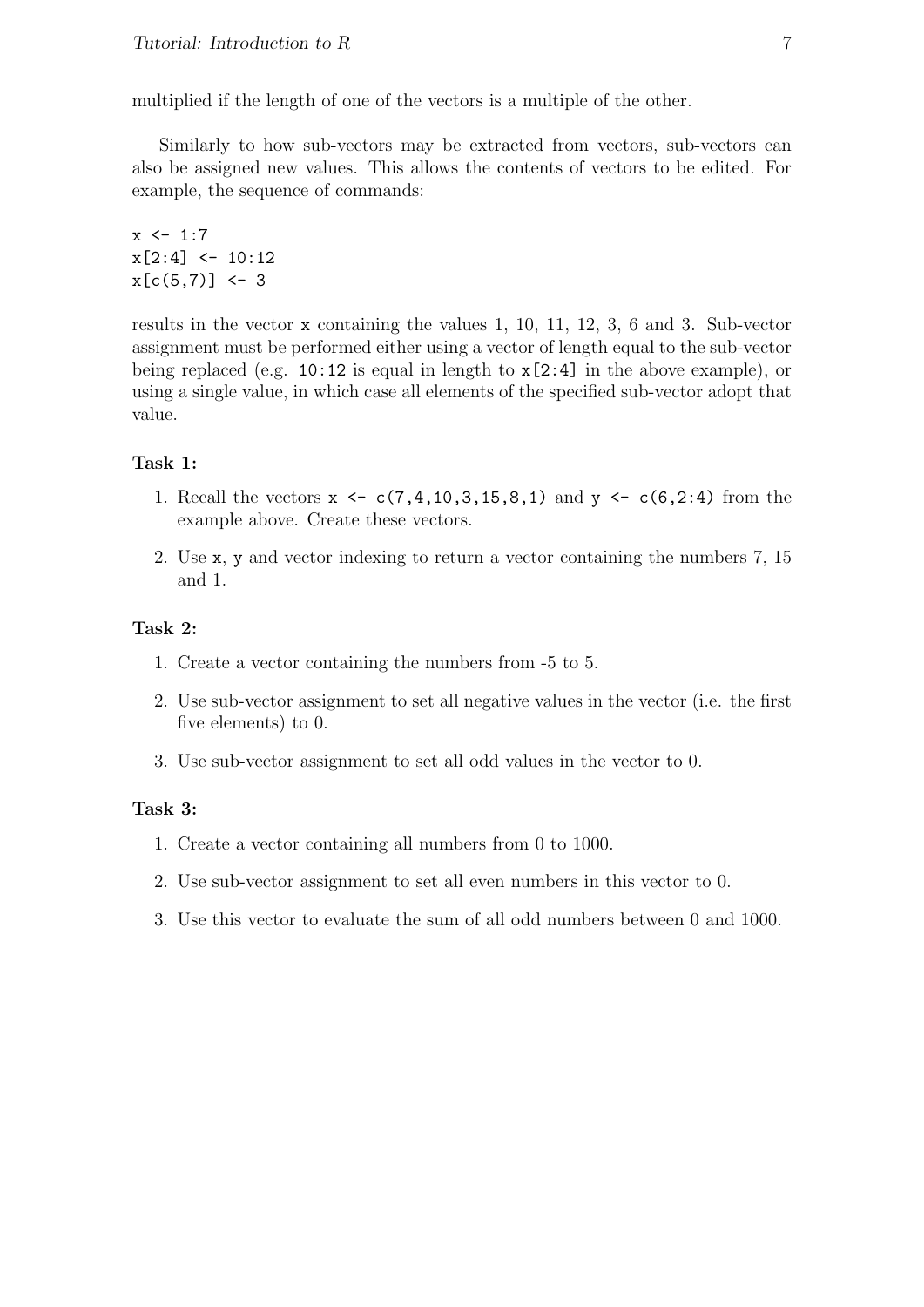# 6 Logical Operators and Statements

The logical values TRUE and FALSE, along with NA (not applicable) are special reserved objects in R. These values are returned by *logical statements*. The *logical* operators in R include:

 $=$  equal

- != not equal
- < less than
- <= less than or equal to
- > greater than
- >= greater than or equal to
- & and
- | or

Note the important difference between the equality operator  $\epsilon$ = and the assignment operator '='.

For illustration, the results of various logical statements are tabulated below:

| Statement     | Result |
|---------------|--------|
| $1 == 2$      | FALSE  |
| $1 == 2-1$    | TRUE   |
| $1 \neq 2$    | TRUE   |
| $1 \leq 2$    | TRUE   |
| 2 < 2         | FALSE  |
| $2 \le 2$     | TRUE   |
| $0/0 ==$<br>Ω | NΑ     |

Note that invalid statements incur the result  $NA - in$  the above example, this is due to 0/0 being equal to the special NaN value ('not a number'). The same result would have arisen for  $sqrt(-1)$ . Such operations incur warning messages in R.

Whilst '!=' is a logical operator, '!' alone is a special symbol representing logical negation, and is used to invert the result of a logical statement. As such, !TRUE is equal to FALSE, and !FALSE is equal to TRUE. For example:

| Statement   | Result |
|-------------|--------|
| $1 == 1$    | TRUE   |
| $!(1 == 1)$ | FALSE  |
| 2 < 1       | TRUE   |
| !(2 < 1)    | FALSE  |

In addition, the  $\&$  (and) and  $\mid$  (or) operators can be used to combine logical statements, allowing for more complex selection criteria. Non-vector versions of these of these operators also exist  $(\&\& \text{ and } ||).$ 

Logic can also be applied to vectors, resulting in the creation of *logical vectors*. For example, the sequence of commands:

 $x \le -1:5$ x < 3

would return a vector containing the values TRUE, TRUE, FALSE, FALSE and FALSE.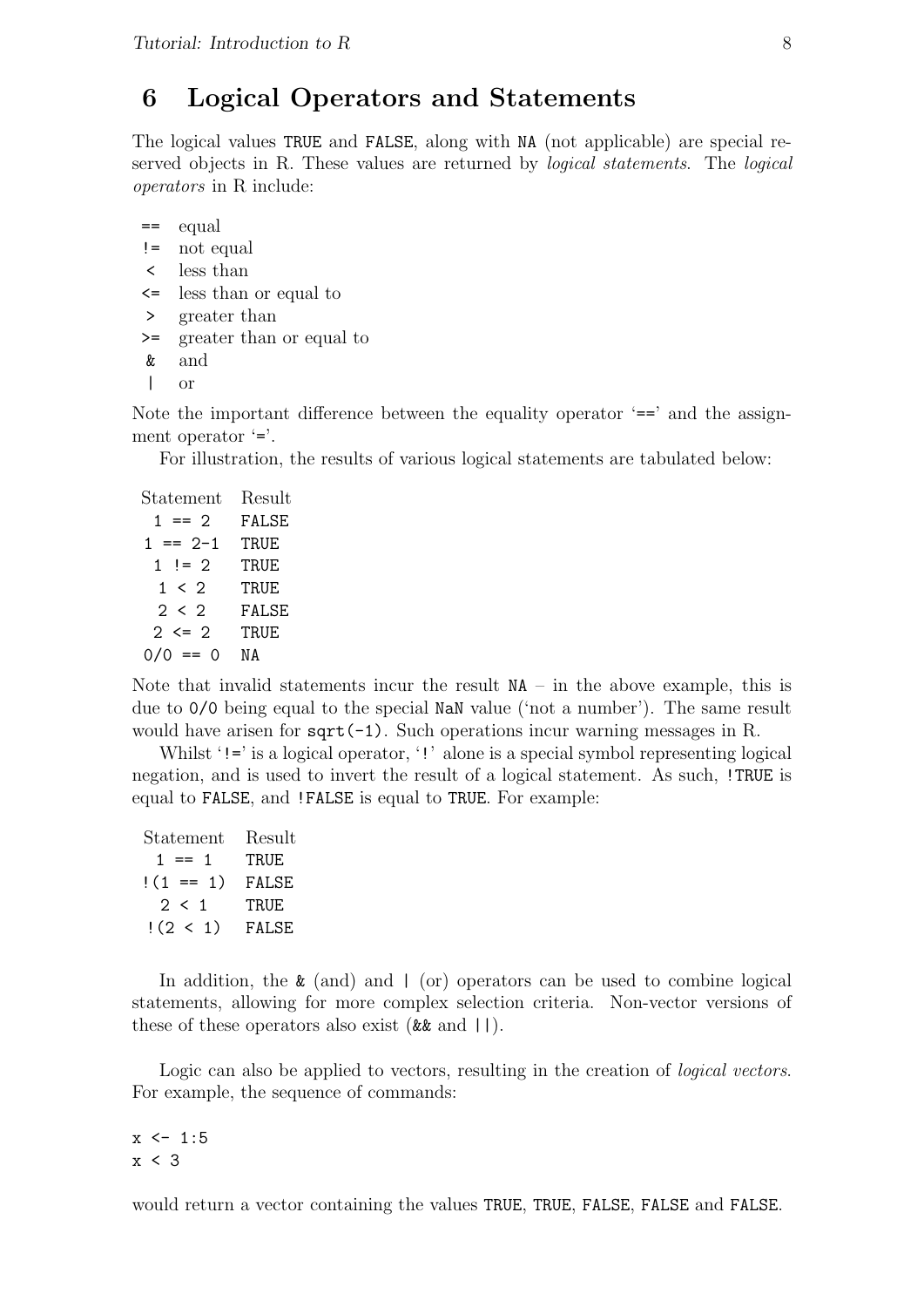Logical vectors can be used to index another vector of equal length. This results in a vector being returned that contains only the values for which the corresponding value in the logical vector is TRUE (or NA). Continuing our example, the command:

 $x[x \leq 3]$ 

would return a vector of length 2, containing the values 1 and 2.

Complications arise when the logical vector contains NA values, which may be invalid due to computational reasons or correspond to missing data. For example, the sequence of commands:

 $x \le -0.4$  $y \leftarrow x^2/x$ y < 3

would return a vector containing the values NA, TRUE, TRUE, FALSE and FALSE due to the attempted calculation of  $0/0$ . Consequently, the command:

y[y < 3]

would return a vector of length 3, containing the values NA, 1 and 2. The function is.na can be used to identify, thus aid removal of, NA values. This function returns a logical vector where NA values are identified as TRUE, and all others as FALSE. Returning to our example, the sequence of commands:

```
z \leftarrow y[!is.na(y)]
z[z \leq 3]
```
would return a vector of length 2, containing the values 1 and 2, as required. Note that this could have been achieved using a single command by using the & operator – the command:

 $y[y \leq 3 \& \text{lis.na}(y)]$ 

yields the same result.

- 1. Create a vector x containing all integers from 1 to 10.
- 2. Use logical statements and vector indexing to extract a vector containing the numbers 1–3, 5, and 7–10 from x, using exactly two  $\vert$  operators (and no  $\&$ operators).
- 3. Use logical statements and vector indexing to extract a vector containing the numbers 1–3, 5, and 7–10 from x, using exactly one  $\boldsymbol{\&}$  operator (and no | operators).
- 4. Use logical statements and vector indexing to extract a vector containing the numbers 1–3, 5, and 7–10 from x, using exactly one | operator (and no & operators).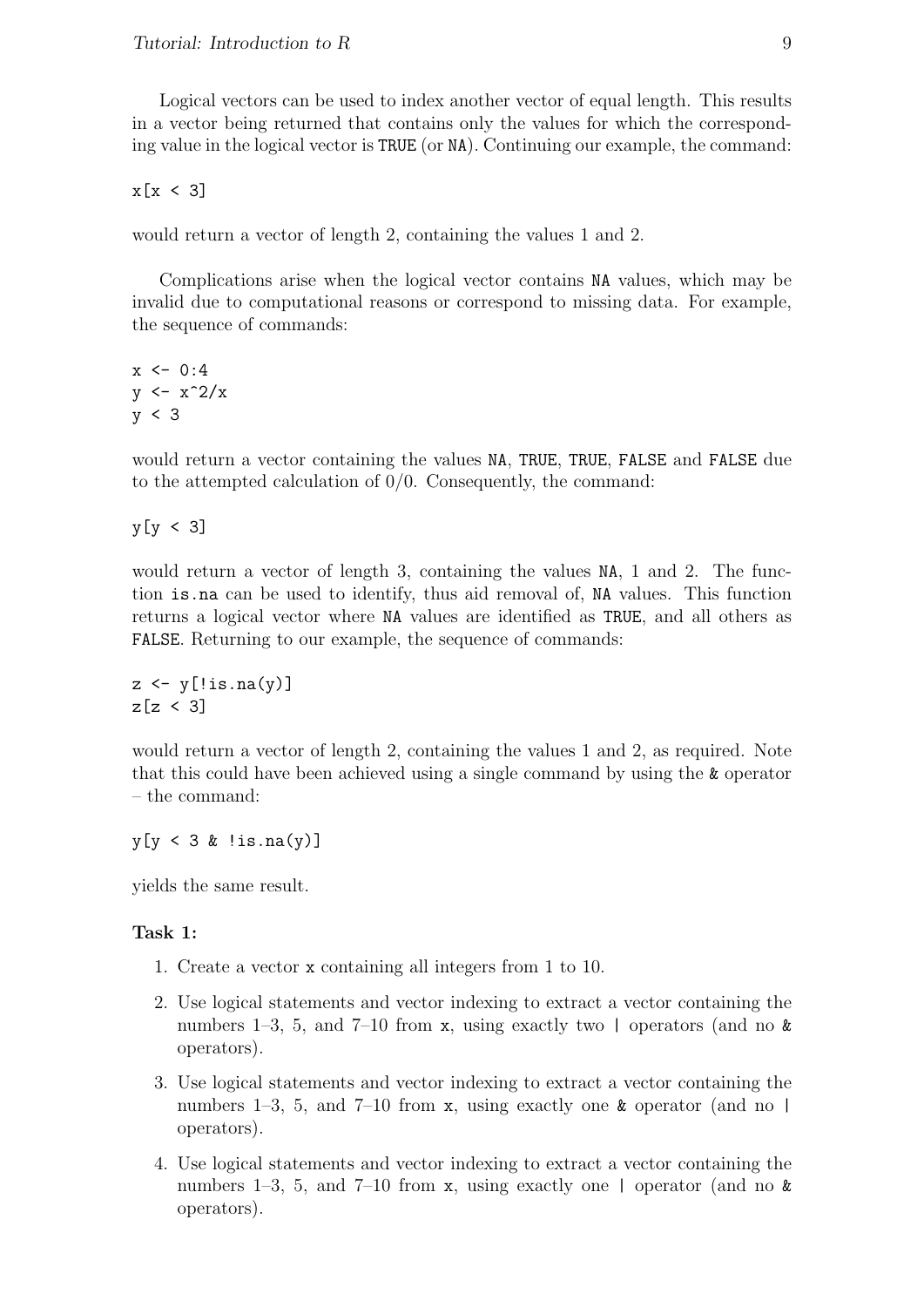### Task 2:

- 1. Create a vector x containing all integers from -10 to 10.
- 2. Create a vector  $y$  such that  $y =$ √ x.
- 3. Using vector indexing, logical statements and the is.na function, use x and y Using vector indexing, logical statements and the 1s. ha function, use x and y to generate a vector of positive integers z for which  $\sqrt{z} > 2$  (note that z must not contain any NA values).

### 7 Matrices and Arrays

In addition to vectors, other data structures in R include matrices and arrays.

Unlike vectors, matrices are 2D objects. The number of rows and columns in a matrix can be specified upon initialisation, and retrieved, using the nrow and ncol functions. For example, a  $3 \times 4$  matrix of 1's can be initialised as follows:

```
x \leftarrow \text{matrix}(1, \text{nrow=3}, \text{ncol=4})
```
Elements of a matrix can be accessed (and reassigned) in a way similar to vectors. However, due to the increased dimensionality, elements of a matrix are indexed by separating indices by a comma. For example, the command:

x[2,3]

specifies the element that occupies the  $2<sup>nd</sup>$  row,  $3<sup>rd</sup>$  column. Similarly to as with vectors, subsets of a matrix can be specified by providing vectors of indices.

All rows/columns in a matrix can be specified by leaving the index blank (although the commas are still required). For example, x is equivalent to  $x$ [,]. The command:

### x[2,]

would display the 2<sup>nd</sup> row from the matrix, whereas the command:

### x[,2]

would display the 2<sup>nd</sup> column from the matrix.

A warning – be aware that standard matrix multiplication (e.g.  $x \ast x$ ) is elementby-element, like with vectors. For true matrix multiplication, see the crossprod and tcrossprod functions, and the %\*% operator (see also the outer product function and %% operator). Other simple matrix-related functions include  $t$ , diag, sign and det.

Arrays are relatively similar to vectors and matrices, except that they allow extension to higher dimensions – arrays can be 1D, 2D, 3D, or higher. The dimensionality of an array can be set and retrieved using the dim function. For example, the dim function can be used to coerce a vector into an  $nD$  array. Arrays can also be explicitly constructed, e.g. the command: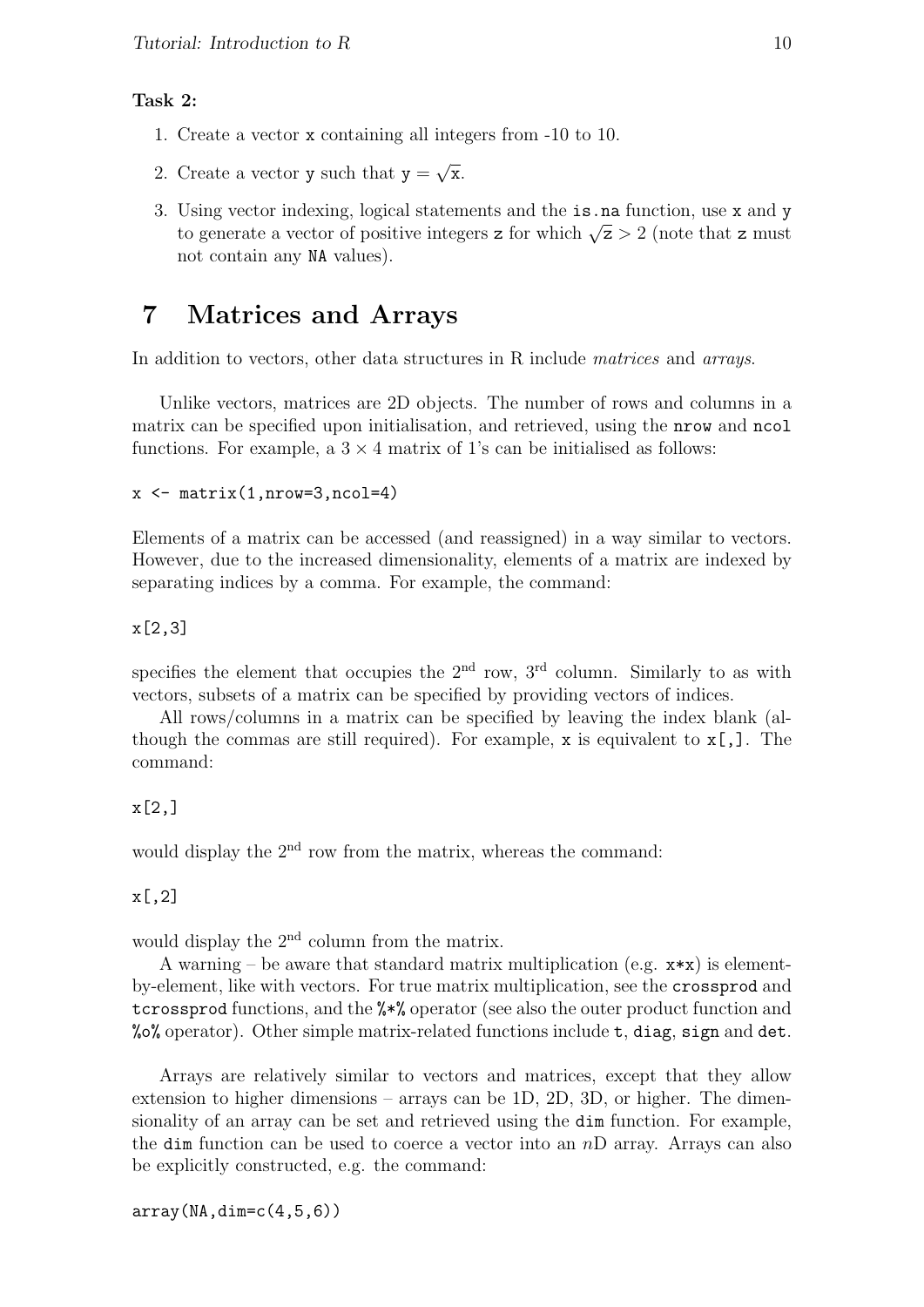returns an empty  $4 \times 5 \times 6$  array.

Similarly to matrices, elements of an array are indexed by separating indices by commas. For example, if x is a 3D array, then:

#### x[2,3,4]

specifies the element with index [2,3,4]. As with vectors and matrices, subsets of an array can be specified by providing vectors of indices.

#### Task 1:

- 1. Create a matrix x of zeros with 5 rows and 8 columns.
- 2. Using a single command, for all elements that lie on any of rows 2, 3 and 4 and any of columns 3, 5 and 7, set their values to 1.
- 3. Using the crossprod function, generate the  $8 \times 8$  matrix  $x^T x$ , and then calculate the sum of the elements of that matrix using the sum function.

#### Task 2:

- 1. Create a vector x containing the numbers from 1 to 24.
- 2. Use the dim function to coerce x into a  $4 \times 6$  array.
- 3. Use the dim function to coerce x into a  $4 \times 3 \times 2$  array.
- 4. Use the dim function to coerce x into a  $2 \times 2 \times 3 \times 2$  array.
- 5. Use the dim function to coerce x into a 1D array.
- 6. Use the as.vector function to coerce x back into a vector.

# 8 Types, Objects, Classes and Character Strings

So far in this tutorial we have only considered *objects* with numeric and logical data types. However, R can deal with various primitive data types, most notably: numeric, complex, logical, character and raw. These primitive (or 'atomic') data types are referred to as *modes*. The mode function can be used to extract an object's mode. Here, an object is an entity, such as a variable or function (the set of objects in the current environment can be extracted using the object function).

In addition to a mode, all objects have a *class*, which is important for determining how other objects interact with it. This is powerful, as it allows context-dependent behaviour. An object's class can be extracted using the class function.

The storage mode and mode of an object can be set using the storage.mode and mode functions. All values in a vector, matrix or array must always be of the same mode (e.g. numeric), and stored using the same storage mode (e.g. integer, double). For example, the vector returned by the command: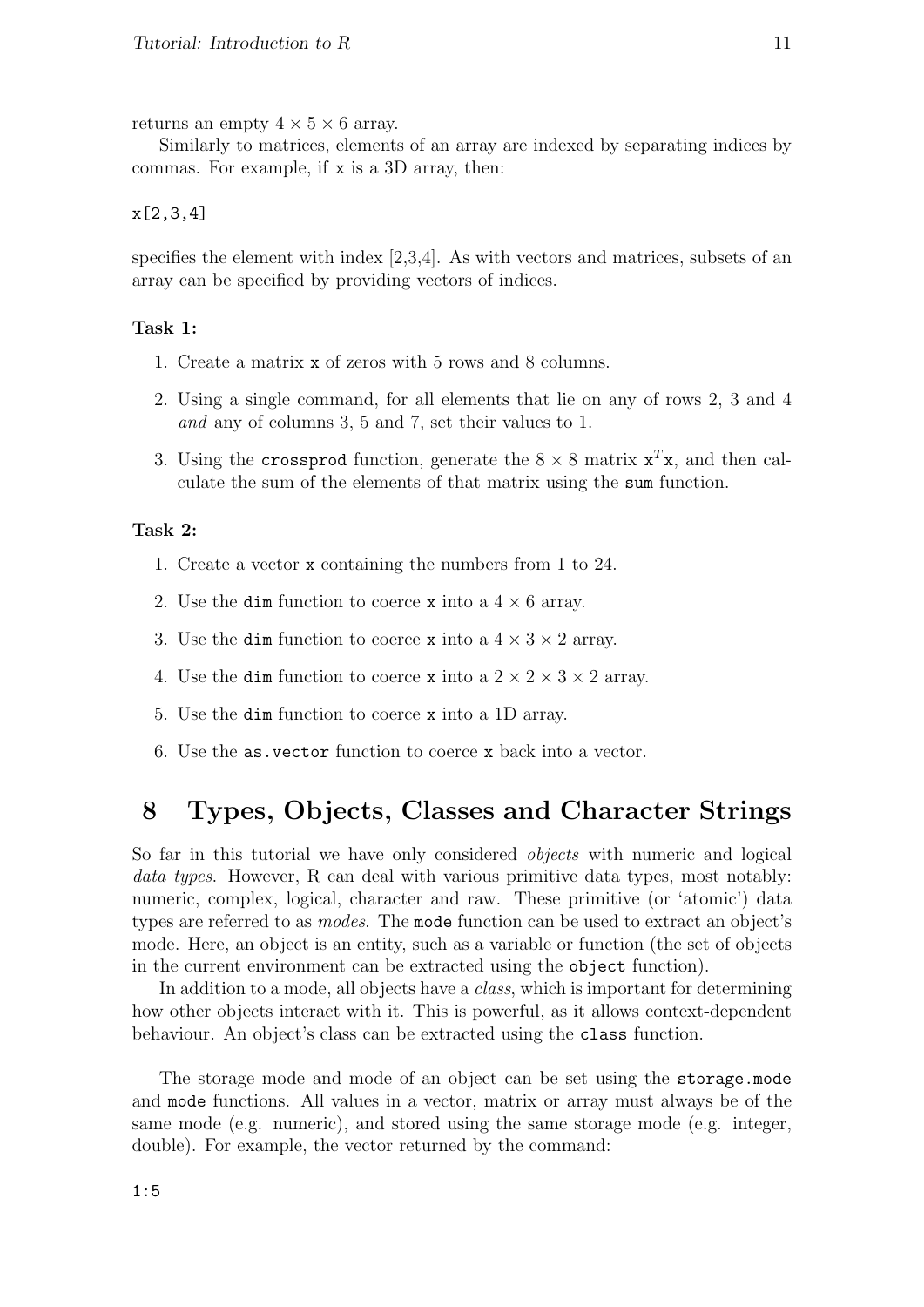has mode 'numeric' and class 'integer'. However, the vector returned by the command:

 $1:5 + 0.5$ 

has mode 'numeric' and class 'numeric'. Note that these two vectors have the same mode, but different class.

It is sometimes necessary for objects of one type to be coerced to another type. This can be achieved using the as.TYPE NAME functions, where TYPE NAME is a data type (e.g. numeric, integer, character, vector, etc.). For example, the command:

as.integer $(1:5 + 0.5)$ 

returns a vector that has mode 'numeric' and class 'integer'. In this case, the numbers are trimmed down to integers, and the returned vector contains the integers from 1 to 5.

When attempting to coerce an object from one type to another, NA values will be returned if it is not possible to sensibly convert the values.

One situation where this is particularly relevant is when a vector of numbers is actually of mode 'character', rendering it impossible to perform any numerical calculations with the object. In this case, the as.numeric or as.integer functions can be used to coerce the object into a suitable type.

Text, or character strings, can be assigned to variables using quotes. For example, the command:

x <- "some text"

results in x being of mode 'character'. The number of characters in a character string is returned by the nchar function.

Vectors of character strings can be constructed similarly to vectors of numbers. For example,

```
x \leftarrow c("abc", "123", "xyz")
```
constructs a vector of character strings. Elements of this vector can be extracted and reassigned in the same way as numeric vectors. Note that the  $2<sup>nd</sup>$  element of x has mode 'character', despite comprising only numeric characters, and that the command:

```
as.numeric(c("abc","123","xyz"))
```
would return a vector of length 3 and mode 'numeric' containing the values NA, 123 and NA.

Whilst all values in vectors, matrices and arrays must have the same primitive data type (mode), there are other data storage types that allow storage of data with different types, namely *lists* and *data frames*.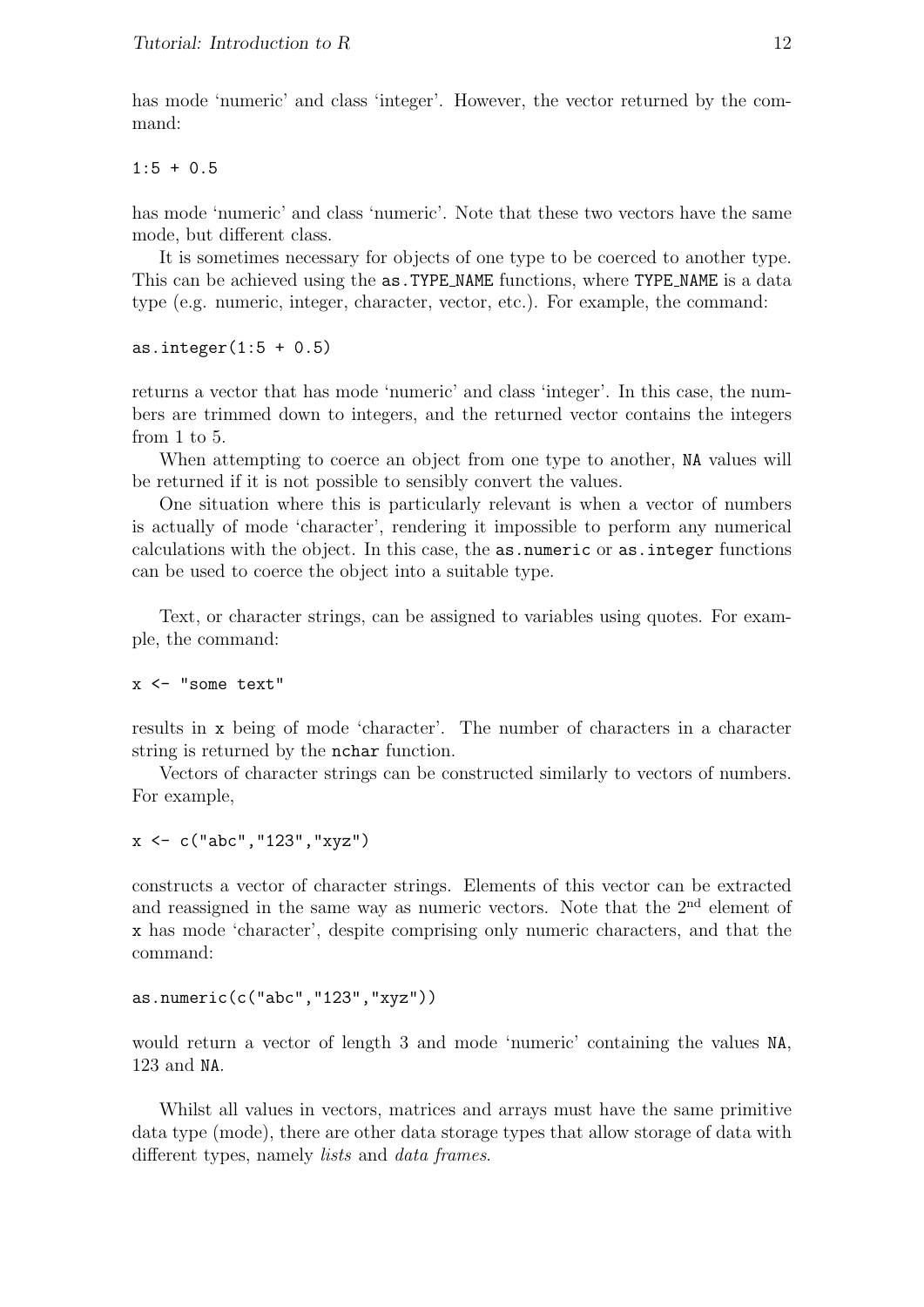### Task 1:

- 1. Look at the R help page for the function paste, which is useful for concatenating character strings.
- 2. Use paste to concatenate the individual characters "a" and "b", separated by an underscore  $("$ [" $)$ ].
- 3. Create the vector of character strings:  $x \leq c$  ("a","b","c"), and then use paste to concatenate the elements of "x" in order to achieve the single character string "abc".
- 4. Create the numeric vector:  $x \leq 1:9$ , and then use paste to concatenate the elements of "x". Coerce the result to an object of 'integer' type, resulting in the number 123456789.
- 5. Repeat the previous step, this time using the numeric vector:  $x \leq 1:10$ . Again, use paste to concatenate the elements of "x" and coerce the result to an 'integer'. What happens this time? What happens if you instead coerce it to type 'numeric'?

# 9 Reading and Writing Files, and Data Frames

The ability to read and write files is paramount, enabling data analysis to be performed on real datasets. There are a few ways to read data files, depending on the file contents. Here, we will focus on the read.table function, which allows tablelike data to be imported from a simple plain text file. The read.table help file provides details of other similar functions (including scan). The command:

#### x <- read.table("FILE PATH",header=FALSE)

may be used to read a table from a plain text file, storing the results in the variable x. Here, FILE PATH specifies the name and location of the data file, and the argument 'header' is used to specify whether or not the table includes column titles. Other arguments are listed in the help file.

The result of the read.table function is of a type called a *data frame*. Data frame objects are similar to matrices in that they are 2D objects that have a defined number of rows and columns. However, unlike a matrix, different columns in a data frame can have different atomic data types (modes) – it's possible to have one column that contains alphanumeric data, another column that contains integer numbers, and another column that contains floating point numbers.

If a header is specified (i.e. the columns have titles), then columns can be accessed by specifying the name of the column after a \$ symbol. For example,

#### x\$COLUMN NAME

would return the contents of the column called COLUMN NAME. Otherwise, if a header is not specified, the column titles will be automatically assigned the names V1, V2, etc.

In addition to the '\$' convention, rows, columns and elements of the data frame can be accessed in the same way as matrices (e.g. x[2,3] specifies the element that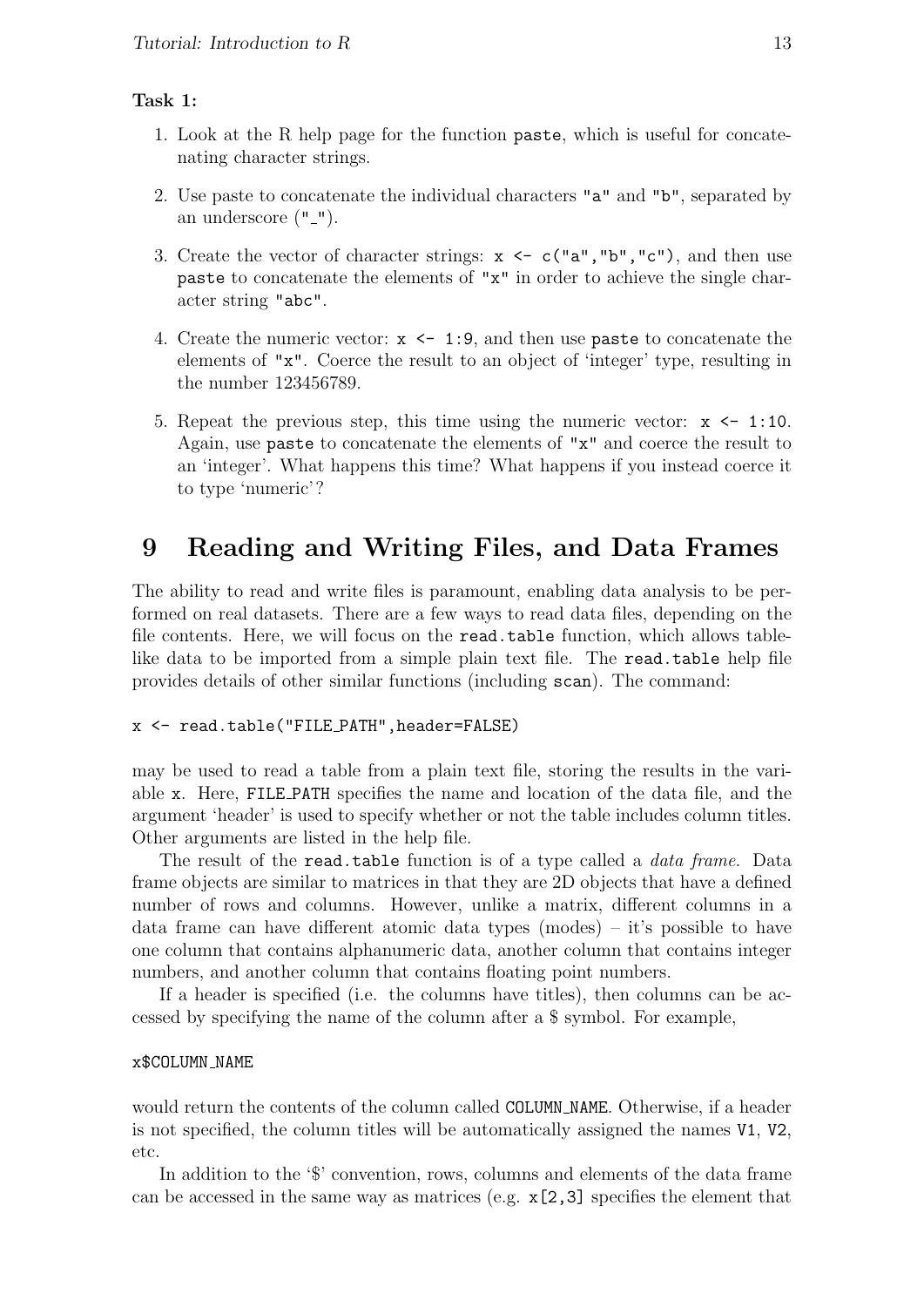occupies the  $2<sup>nd</sup>$  row,  $3<sup>rd</sup>$  column).

Similarly to read.table, the function write.table will write an existing data frame to file. Further details can be found in the R help file.

### Task 1:

- 1. There are a number of datasets distributed as part of the R package. Type data(CO2) to load the 'CO2' dataset, which corresponds to data from an experiment on a species of grass' tolerance to cold. For more info, type ?CO2. The object 'CO2' will have been added to your current session.
- 2. Now type CO2. You will see that the 'CO2' object corresponds to a table with five columns – 'Plant', 'Type', 'Treatment', 'conc' and 'uptake'. Note that the different columns have different data types.
- 3. Type CO2\$uptake to become experienced with using the '\$' method of accessing data frame columns.
- 4. Use your knowledge of vector indexing and logic statements to get the vector of 'uptake' values such that the 'Type' is equal to 'Quebec' and the 'Treatment' is equal to 'chilled'.
- 5. Use the summary command to extract information regarding the distribution of this selection of 'uptake' values.

### Task 2:

1. If you have your own dataset available as a text file (or can find one online to experiment with), try using the read.table function to load the dataset into R.

# 10 Plotting and Graphical Facilities

Data representation and visualisation is a key aspect of R. Whilst there are many different types of graphical output available, this tutorial will only cover the basics.

The simplest type of plotting can be achieved using the plot function, which is used to display one variable plotted against another. In its simplest form, the plot function can be used by executing the command:

plot(x,y)

where x and y are equal-lengthed 1D objects containing the data to be plotted. This command is equivalent to the command:

### plot(y∼x)

which reads as "plot y against  $x$ ".

Further arguments are available in the help files for plot and par. The function par is used to set or query graphical parameters, allowing a high degree of customisation over the presentation of graphs. Any changes applied using par are semi-permanent, being applied to all subsequent graphical output for the rest of the current session.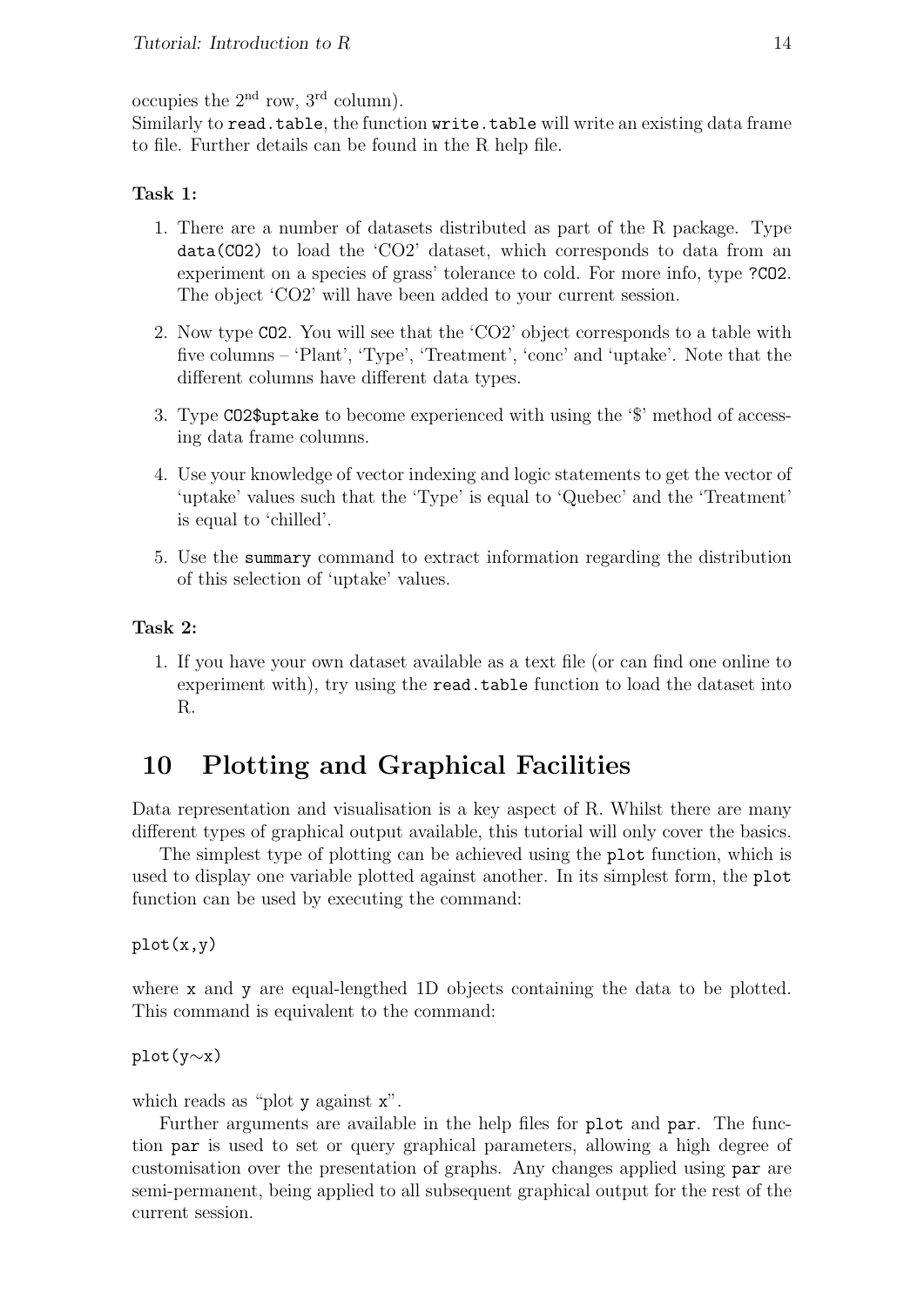Once a graph has been created, it is possible to overplot onto the existing graph. For example, this can be used to add additional datasets onto an existing plot, e.g. using the points or lines functions.

When preparing graphics, it is often useful to initialise and configure a graphics device driver. The particular device depends on the operating system – often quartz is used on OS X, and x11 is used on linux systems. See the R help pages for details. For example, the device dimensions can be set using the command:

```
quartz(width=8,height=4)
```
It is then possible to specify for two figures to be drawn side-by-side in the plotting area by using the command:

```
par(mfrow=c(1,2)))
```
which specifies for a  $1 \times 2$  array of figures to be drawn in the plotting area instead of the default  $(1 \times 1)$ . Also, the command:

par(cex=0.6)

can be used to reduce all subsequent plotting text and symbols to 60% default size. A wealth of other options are available using the par command.

In addition to plot, other useful plotting tools include: hist, qqplot, boxplot, image and heatmap, amongst many others.

- 1. There are a number of datasets distributed as part of the R package. Type data(Puromycin) to load the 'Puromycin' dataset. This corresponds to the reaction velocity versus substrate concentration in an enzymatic reaction involving untreated cells or cells treated with Puromycin.
- 2. Now type Puromycin. You will see that the 'Puromycin' object corresponds to a table with three columns – 'conc', 'rate' and 'state'.
- 3. Enter the command: plot(Puromycin\$rate∼Puromycin\$conc) in order to plot the reaction rate against the substrate concentration. Now add a title for the plot, as well as titles for the x and y axes – look in the R help file for  $plot$ in order to learn how to do this.
- 4. At present, the dots plotted on the graph are hollow. Adjust the plotting command so that the points are solid circles, rather than hollow circles. To learn how to do this, investigate the 'pch' graphical parameter, as explained in the R help file for points.
- 5. It would be nice to be able to visually distinguish between the two 'states' ('treated' and 'untreated'). Overplot red solid circles corresponding to the 'treated' state onto the current plot. This can be done using the points function to overplot onto the existing figure, using vector indexing and logical